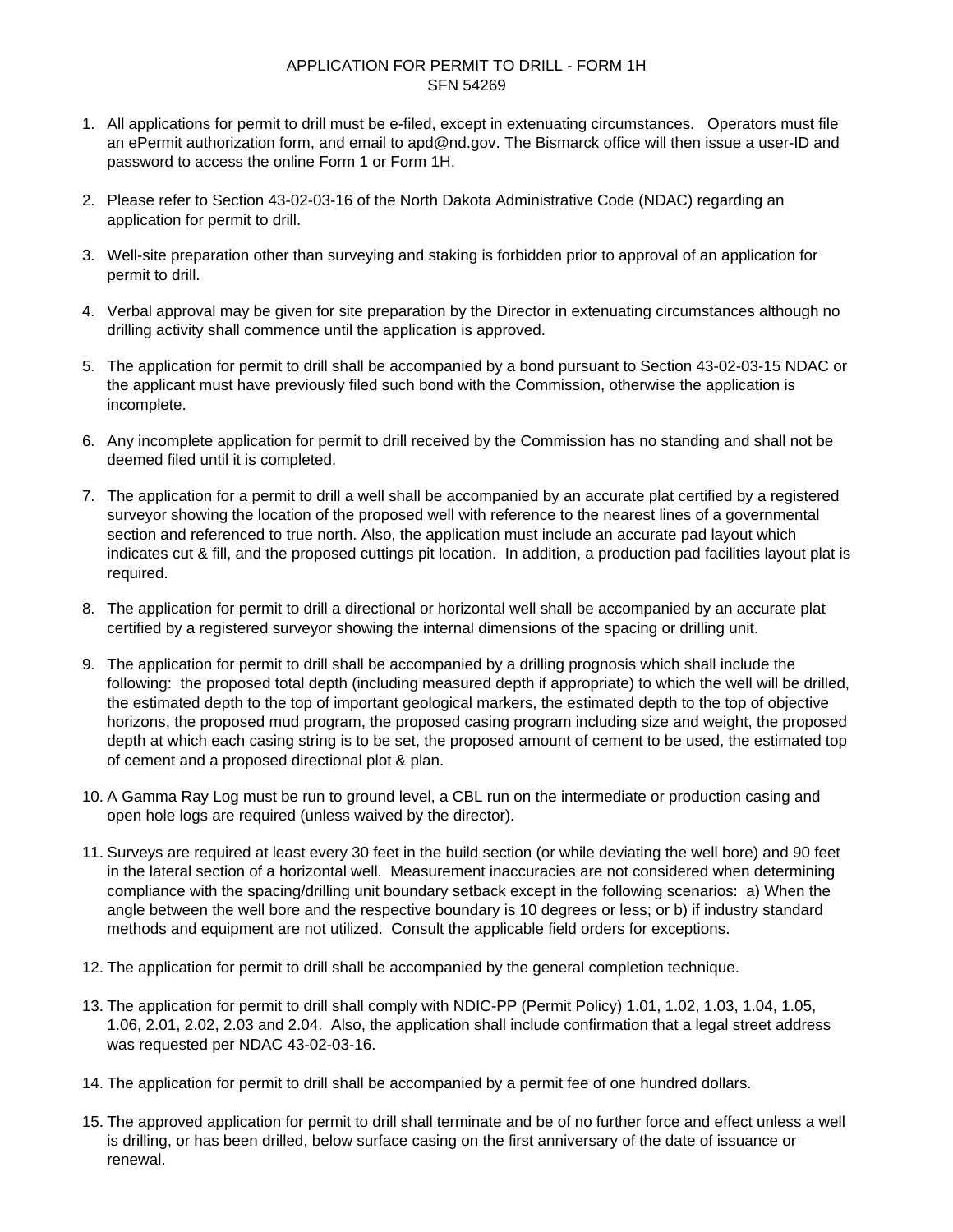

## **APPLICATION FOR PERMIT TO DRILL HORIZONTAL WELL - FORM 1H**

INDUSTRIAL COMMISSION OF NORTH DAKOTA OIL AND GAS DIVISION 600 EAST BOULEVARD DEPT 405 BISMARCK, ND 58505-0840 SFN 54269 (12-2016)

| PLEASE READ INSTRUCTIONS BEFORE FILLING OUT FORM.<br>PLEASE SUBMIT THE ORIGINAL AND ONE COPY.      |                                                          |                                 |                                                                                                  |               |                               |                                    |         |                                                                     |                                                                               |                                    |                            |      |                             | Print |
|----------------------------------------------------------------------------------------------------|----------------------------------------------------------|---------------------------------|--------------------------------------------------------------------------------------------------|---------------|-------------------------------|------------------------------------|---------|---------------------------------------------------------------------|-------------------------------------------------------------------------------|------------------------------------|----------------------------|------|-----------------------------|-------|
| Type of Work                                                                                       |                                                          |                                 | Type of Well<br>Oil & Gas                                                                        |               |                               |                                    |         | Approximate Date Dirt Work Will Start<br><b>Confidential Status</b> |                                                                               |                                    |                            |      |                             |       |
| Operator                                                                                           |                                                          |                                 |                                                                                                  |               |                               |                                    |         |                                                                     |                                                                               |                                    | Telephone Number           |      |                             |       |
| <b>Address</b>                                                                                     |                                                          |                                 |                                                                                                  |               |                               |                                    | City    |                                                                     |                                                                               |                                    | State                      |      | Zip Code                    |       |
| Name of Surface Owner or Tenant                                                                    |                                                          |                                 |                                                                                                  |               |                               |                                    |         |                                                                     |                                                                               |                                    |                            |      |                             |       |
| <b>Address</b>                                                                                     |                                                          |                                 |                                                                                                  |               |                               |                                    | City    |                                                                     |                                                                               |                                    | State                      |      | Zip Code                    |       |
|                                                                                                    |                                                          | dwelling within 1,320 feet.     | Notice has been provided to the owner of any permanently occupied                                |               |                               |                                    |         |                                                                     | This well is not located within five hundred feet of an<br>occupied dwelling. |                                    |                            |      |                             |       |
| WELL INFORMATION (If more than one lateral proposed, enter data for additional laterals on page 2) |                                                          |                                 |                                                                                                  |               |                               |                                    |         |                                                                     |                                                                               |                                    |                            |      |                             |       |
| <b>Well Name</b>                                                                                   |                                                          |                                 |                                                                                                  |               |                               |                                    |         | Well Number                                                         |                                                                               |                                    |                            |      |                             |       |
| <b>Surface Footages</b><br>F                                                                       | F<br>L<br>L                                              |                                 |                                                                                                  | Qtr-Qtr       | Section                       |                                    |         | Township<br>N                                                       | Range<br>W                                                                    |                                    | County                     |      |                             |       |
| F                                                                                                  | Longstring Casing Point Footages<br>$F$ $\Box$<br>L<br>L |                                 |                                                                                                  |               | Qtr-Qtr<br>Section            |                                    |         | Township<br>N                                                       | Range<br>W                                                                    |                                    | County                     |      |                             |       |
| Longstring Casing Point Coordinates From Well Head                                                 | From WH                                                  |                                 | From WH                                                                                          | Azimuth       | 0                             |                                    |         | <b>Longstring Total Depth</b><br>Feet MD                            | Feet TVD                                                                      |                                    |                            |      |                             |       |
| Bottom Hole Footages From Nearest Section Line<br>F<br>F<br>L<br>L                                 |                                                          |                                 |                                                                                                  |               | Qtr-Qtr<br>Section            |                                    |         | Township<br>N                                                       | Range<br>W                                                                    |                                    | County                     |      |                             |       |
| Bottom Hole Coordinates From Well Head<br>From WH                                                  | $\Box$ From WH                                           | <b>KOP Lateral 1</b><br>Feet MD |                                                                                                  |               | <b>Azimuth Lateral 1</b><br>o |                                    |         | <b>Estimated Total Depth Lateral 1</b><br>Feet TVD<br>Feet MD       |                                                                               |                                    |                            |      |                             |       |
| Latitude of Well Head<br>$\bullet$<br>٠                                                            |                                                          | $\mathbf{H}$                    | Longitude of Well Head<br>$\bullet$                                                              | $\mathbf{H}$  |                               | <b>NAD Reference</b>               |         | Description of                                                      |                                                                               |                                    | (Subject to NDIC Approval) |      |                             |       |
| <b>Ground Elevation</b>                                                                            |                                                          |                                 | Acres in Spacing/Drilling Unit Spacing/Drilling Unit Setback Requirement                         |               |                               |                                    |         |                                                                     |                                                                               |                                    |                            |      | Industrial Commission Order |       |
| Feet Above S.L                                                                                     |                                                          |                                 |                                                                                                  |               | Feet NL                       |                                    | Feet SL | Feet EL                                                             | Feet WL                                                                       |                                    |                            |      |                             |       |
| North Line of Spacing/Drilling Unit                                                                | South Line of Spacing/Drilling Unit                      |                                 |                                                                                                  |               |                               | East Line of Spacing/Drilling Unit |         |                                                                     |                                                                               | West Line of Spacing/Drilling Unit |                            |      |                             |       |
| <b>Objective Horizons</b>                                                                          |                                                          |                                 | Feet<br>Feet<br>Feet<br>Pierre Shale Top                                                         |               |                               |                                    |         |                                                                     | Feet                                                                          |                                    |                            |      |                             |       |
|                                                                                                    |                                                          |                                 |                                                                                                  |               |                               | Cement Volume                      |         |                                                                     | NOTE: Surface hole must be drilled with fresh water                           |                                    |                            |      |                             |       |
| Proposed<br><b>Surface Casing</b>                                                                  | Size                                                     | п                               | Weight<br>Lb./Ft.                                                                                | Depth<br>Feet |                               |                                    | Sacks   |                                                                     | and surface casing must be cemented back to surface.                          |                                    |                            |      |                             |       |
| Proposed                                                                                           | Size                                                     |                                 | Weight(s)                                                                                        |               |                               | <b>Longstring Total Depth</b>      |         |                                                                     | Cement Volume                                                                 |                                    | <b>Cement Top</b>          |      | Top Dakota Sand             |       |
| <b>Longstring Casing</b>                                                                           |                                                          | $\mathbf{u}$                    |                                                                                                  | Lb./Ft.       |                               | Feet MD                            |         | Feet TVD                                                            |                                                                               | Sacks                              |                            | Feet |                             | Feet  |
| Base of Last Salt (If Applicable)                                                                  |                                                          | Feet                            | NOTE: Intermediate or longstring casing string must be cemented above the top Dakota Group Sand. |               |                               |                                    |         |                                                                     |                                                                               |                                    |                            |      |                             |       |
| Proposed Logs                                                                                      |                                                          |                                 |                                                                                                  |               |                               |                                    |         |                                                                     |                                                                               |                                    |                            |      |                             |       |
| Drilling Mud Type (Vertical Hole - Below Surface Casing)                                           |                                                          |                                 |                                                                                                  |               |                               |                                    |         | Drilling Mud Type (Lateral)                                         |                                                                               |                                    |                            |      |                             |       |
| Survey Type in Vertical Portion of Well                                                            |                                                          | Survey Frequency: Build Section |                                                                                                  |               | Survey Frequency: Lateral     | <b>MWD Contractor</b>              |         |                                                                     |                                                                               |                                    |                            |      |                             |       |
|                                                                                                    | Feet                                                     |                                 |                                                                                                  |               | Feet                          |                                    |         |                                                                     |                                                                               |                                    |                            |      |                             |       |
| <b>COMMENTS, ADDITIONAL INFORMATION, AND/OR LIST OF ATTACHMENTS</b>                                |                                                          |                                 |                                                                                                  |               |                               |                                    |         |                                                                     |                                                                               |                                    |                            |      |                             |       |
|                                                                                                    |                                                          |                                 |                                                                                                  |               |                               |                                    |         |                                                                     |                                                                               |                                    |                            |      |                             |       |
|                                                                                                    |                                                          |                                 |                                                                                                  |               |                               |                                    |         |                                                                     |                                                                               |                                    |                            |      |                             |       |